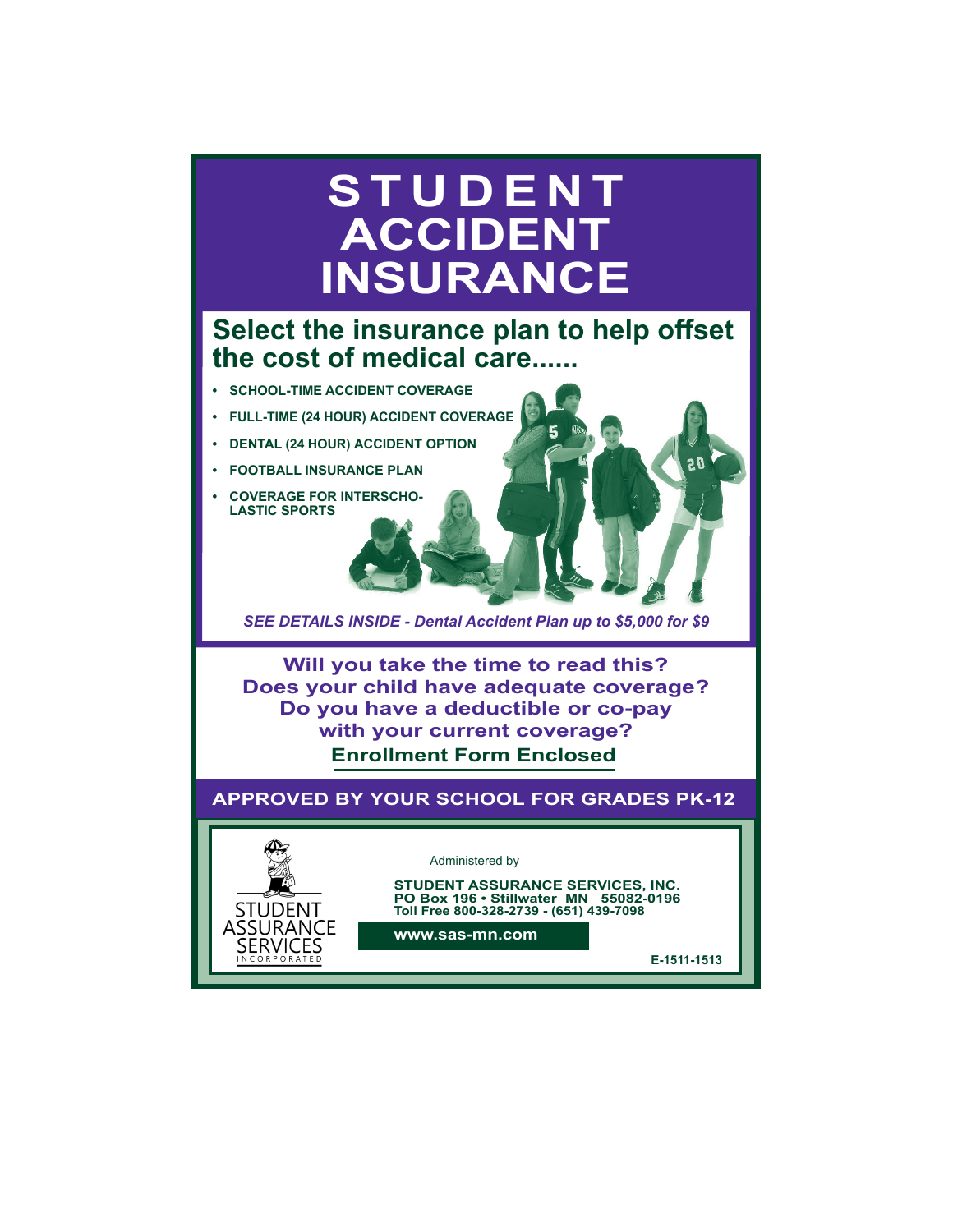# Premiums & Coverage Options

**POLICY GA-2200Ed.11-16(ID)(KS)(LA)(MN)(MT)(NC)(ND)(OH)(SD)**

Œ

# **School Time Coverage Grades PK-12**

**One Time Policy Year Premiums**

**(Does NOT Include Interscholastic Sports Coverage grades 7-12) \$16**

Protects the student while: a) attending regular school sessions, b) participating in or attending school-<br>sponsored and supervised extracurricular activities, c) traveling directly to and from school for regular schoo<br>ses



Covers the student 24 hours a day until school starts next year. Includes coverage while at home and<br>school, on weekends and during summer vacation. DOES NOT cover participation in interscholastic sports<br>for students in gr



# **School Time Coverage Grades PK-12 AND Interscholastic Sports Coverage Grades 7-12 (Does NOT include Football grades 9-12) \$91**

In addition to School-Time Coverage shown above, includes All Interscholastic Sports Coverage that protects the<br>student while practicing for or competing in school-sponsored and supervised interscholastic sports including



**Full Time Coverage Grades PK-12 AND Interscholastic Sports Coverage Grades 7-12 (Does NOT include Football grades 9-12 )**

**\$174**

In addition to the Full-Time Coverage shown above, includes All Interscholastic Sports Coverage that pro-<br>tects the student while practicing for or competing in school-sponsored and supervised interscholastic sports<br>includ



# **Football Coverage Grades 9 - 12**

**\$250**

Protects the student while practicing for or competing in school-sponsored and supervised interscholastic football including travel in school-provided transportation for grades 9-12.



# **Extended Dental Coverage Grades PK-12 \$9**

Provides benefits up to a maximum of \$5,000 for any dental Injury. Covers the student 24 hours a day until<br>school starts next year. Treatment must begin within 60 days from the date of the Injury ad must be performed<br>withi

## **HOW TO ENROLL The Medical Benefits and Exclusions apply to the Coverage Options listed above.**

- 1. Select the desired coverage(s) from the options listed above. Premium cannot be prorated. There are two enroll-
- ment and payment options. 2. Complete the Enrollment Form and enclose the premium (check made payable to: STUDENT ASSURANCE SERVICES, INC. or credit card payment information). Please write the name of the student on the check. Return the premium payment with the requested enrollment information and mail to Student Assurance Services, Inc. P.O. Box 196, Stillwater, MN 55082-0196; OR
- 3. Complete enrollment form online at the Student Assurance Services, Inc. website www.sas-mn.com. The online<br>form is available under the K-12 School Look-up.
- 4. Be sure to retain this brochure and a copy of the premium payment as proof of insurance. You will not receive a policy or ID card. The master policy is issued to the school. **EFFECTIVE AND EXPIRATION DATES**

Coverage becomes effective the later of: the Master Policy Effective Date; or 12:01A.M. following the date the envelope<br>containing the enrollment form and premium payment is postmarked by the U.S. Postal Service; or for on 12:01A.M. following the date the proper premium is received by the Plan Administrator. Interscholastic sports coverage expires on the last day of the authorized season of the current school year. School-Time and Full-Time coverage expires on the first day of school next year.

**The policy contains a provision limiting coverage to the usual and customary charges. This limitation may result in additional out-of-pocket expenses for the insured.**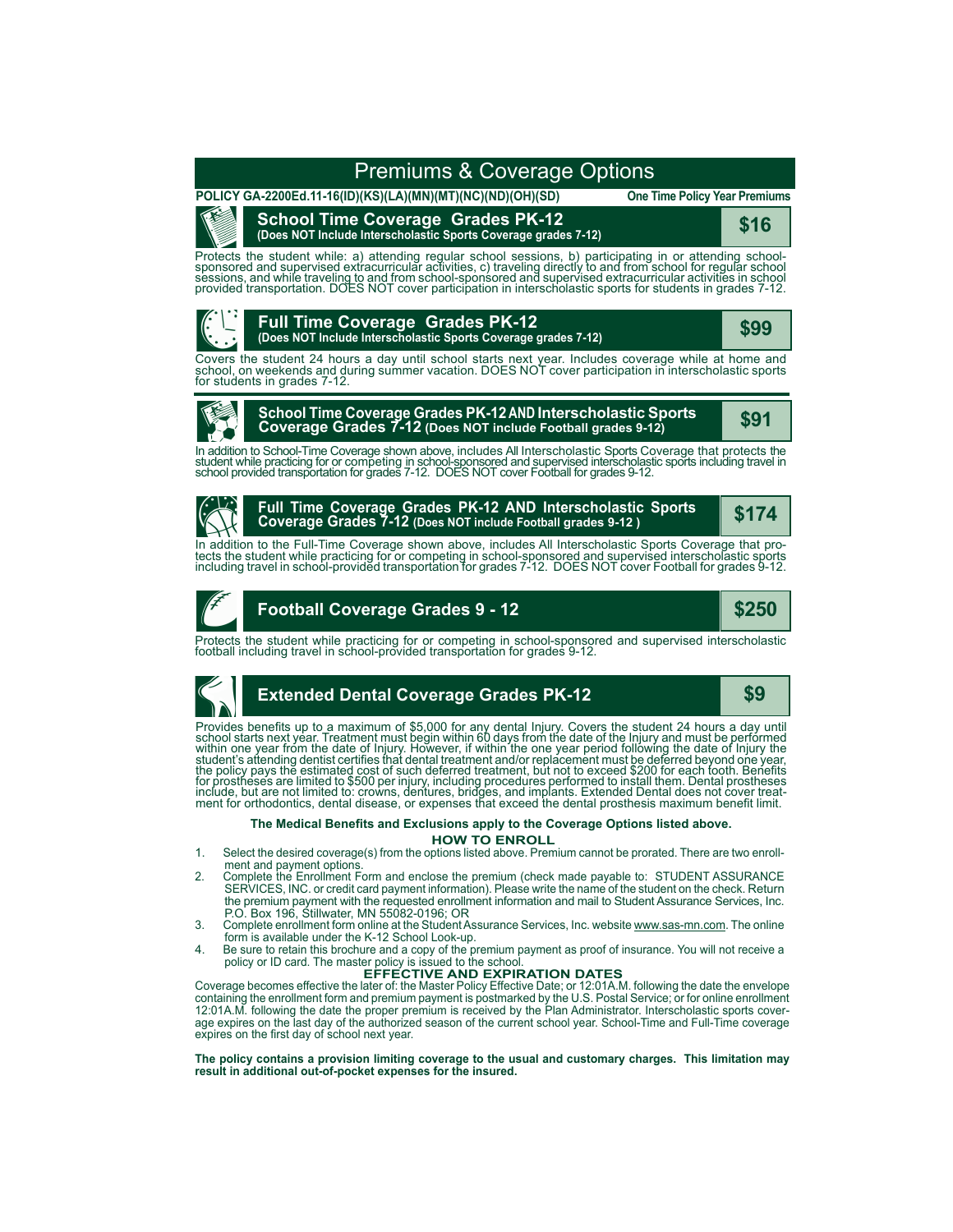**MEDICAL BENEFITS (What the Insurance Plan Pays)** - When injury covered by the policy results in treatment by a Licensed Physician within 60 days from the date of accident, the Company will pay the Usual and Customary Charges (U&C) incurred for covered services as listed below, for charges actually incurred within one year from the date of injury up to the specified Maximum Medical Benefit of \$50,000 per injury. (In MT and NC, benefits are payable after the deductible per injury is satisfied, the deductible is the amount paid or payable for the same injury by Other Valid Coverage)

This policy will pay benefits regardless of Other Valid Coverage if the covered claim expense is less than \$200. If the covered claim expense exceeds \$200, benefits shall be paid first by Other Valid Coverage. (This coverage is excess in KS, and coverage is primary in MT and NC after the deductible, and in ID, IL, SD)  **All Amounts Listed Below are Per Injury PHYSICIAN'S SERVICES** 

| a) Surgical Care (surgeon, assistant surgeon, and                                                                                                            |  |
|--------------------------------------------------------------------------------------------------------------------------------------------------------------|--|
|                                                                                                                                                              |  |
| <b>HOSPITAL CARE</b><br>a) Inpatient Care                                                                                                                    |  |
| b) Outpatient Care<br>Note: Benefits for hospital miscellaneous and outpatient care charges are limited to services not<br>scheduled under Medical Benefits. |  |
| <b>X-RAY SERVICES</b>                                                                                                                                        |  |
|                                                                                                                                                              |  |

| (in lieu of all other medical benefits; for repair and/or<br>replacement of each sound and natural tooth)                            |  |
|--------------------------------------------------------------------------------------------------------------------------------------|--|
|                                                                                                                                      |  |
|                                                                                                                                      |  |
|                                                                                                                                      |  |
| REPLACEMENT OF EYEGLASSES, CONTACT LENSES, HEARING AIDS<br>(when medical treatment is required for a covered injury)U&C, up to \$250 |  |

**MOTOR VEHICLE INJURY** ......................................................Same as any injury, up to \$2,500 (In KS, \$2,500 limit does not apply)

### **ACCIDENTAL DEATH AND DISMEMBERMENT**

When injury covered by this policy results in Accidental Death or Dismemberment within 180 days from the date of accident, the following benefits will be payable.<br>Loss of Life................................\$2,500

Loss of Life.............................. \$2,500 Double Dismemberment ..................\$10,000 Loss of an Eye ........................ \$2,500 Single Dismemberment....................\$ 2,500 **EXCLUSIONS (What the Plan DOES NOT Pay)**

- 1. Any sickness, disease, infection (unless caused by an open cut or wound), including but not limited to: aggravation of a congenital condition, blisters, headaches, hernia of any kind, mental or physical infirmity, Osgood-Schlatter disease, osteochondritis, osteochondritis dissecans, osteomyelitis, spondylolysis, slipped femoral capital epiphysis, orthodontics.
- 2. Injuries for which benefits are paid under Workers' Compensation or Employer's Liability Laws.(In NC, benefits are excluded if the employee, employer, or carrier is responsible or liable according to final adjudication or settlement order under state law)

3. Any Injury involving a two or three-wheeled motor vehicle or snowmobile or any motorized or engine driven<br>vehicle not designed primarily for use on public streets and highways, unless the insured is participating in<br>an

4. The practice or play of interscholastic sports including travel to or from such activity, practice, or play for students in grades 7-12, unless such premium is paid.

5. In Kansas - No benefits are payable for accidental bodily Injuries arising out of a motor vehicle accident to the extent such benefits are payable under any medical expense payment provision (by whatever terminology used including such benefits mandated by law) of any automobile policy.

6. In Ohio - Reinjury if the insured participated in a covered activity against medical advice.

IT IS NOT THE INTENT OF THE POLICY TO PROVIDE BENEFITS FOR AN EXISTING MEDICAL PROBLEM. A re-injury will not be covered if the insured has received treatment within a period of 180 days prior to the effective date of the policy. (In OH, this provision does not apply)